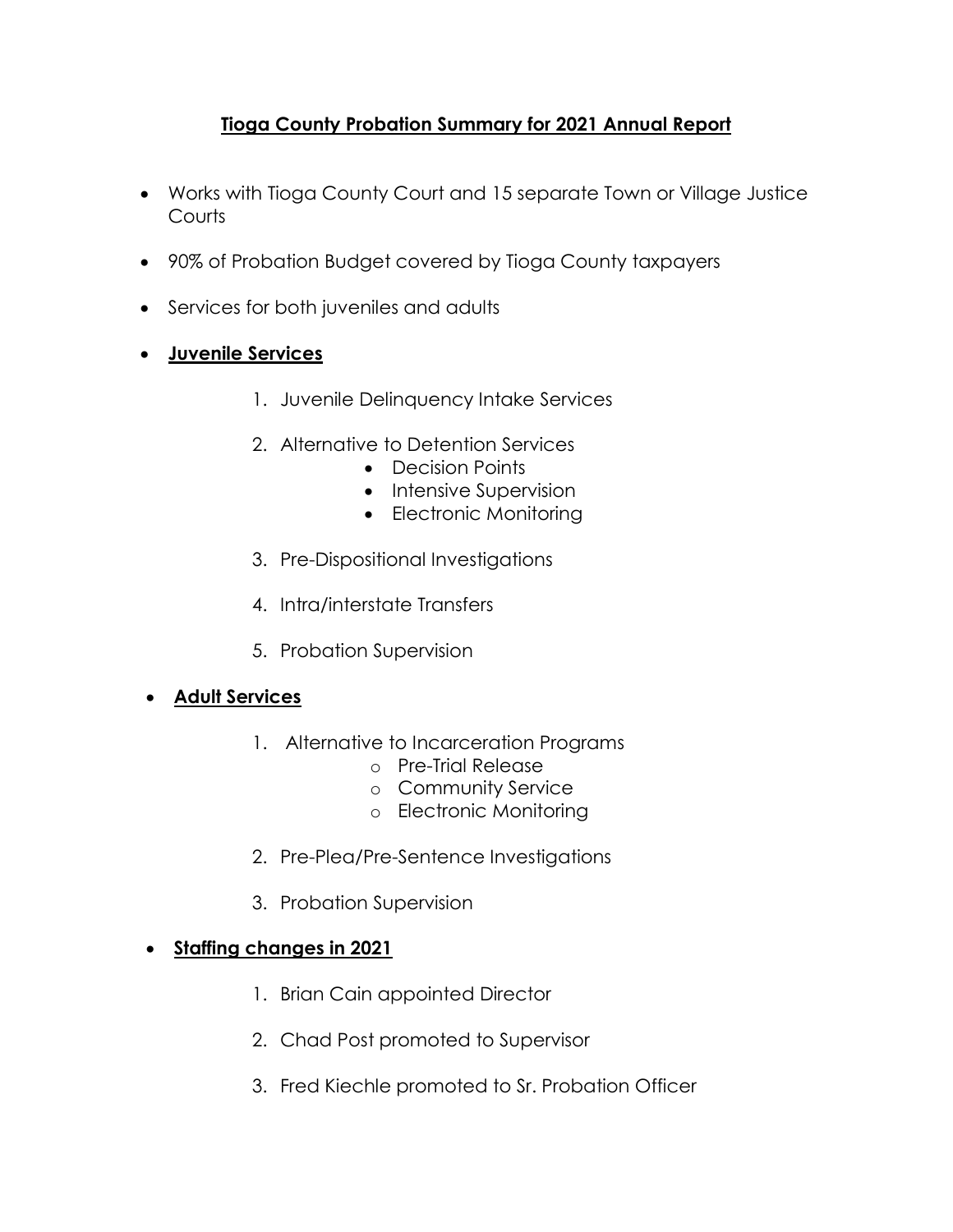- 4. Retirements; Sr. PO Bill Jones and PO Maryanne Malec
- 5. New hire; Probation Officer Jean-Rene Regis, Part-time Supervisor Joy Bennett

### **New at Probation in 2021**

- 1. Focus on Probation presence in community
- 2. Satellite office established in Waverly within the Waverly Police **Station**
- 3. Collaborative effort with Tioga County School Districts, the Department of Social Services, and the District Attorney's Office to address the issue of truancy in Tioga County schools.
- 4. Floyd Hooker Foundation Grant
- 5. Phone based electronic monitoring app
- 6. Bring Department current with Records Retention Schedule (destruction of old files)
- 7. Marijuana Regulation and Taxation Act
- 8. Initial steps to partially arm Probation Officers
- 9. Initial discussions to form collaborative effort with Veteran's Affairs to provide transportation to veterans who reside in Tioga County and become mentors for active duty members transitioning to civilian life

## **Goals for 2022**

- 1. Continued engagement of schools and other community organizations in a collaborative effort to focus on prevention and create a more proactive approach prior to the arrest of both juvenile and adult offenders.
- 2. Complete the destruction of hundreds of old probation files which meet the requirements of the Records Retention Schedule for destruction.
- 3. Submit a comprehensive plan to the Legislature for partially arming the Probation Department by 2024.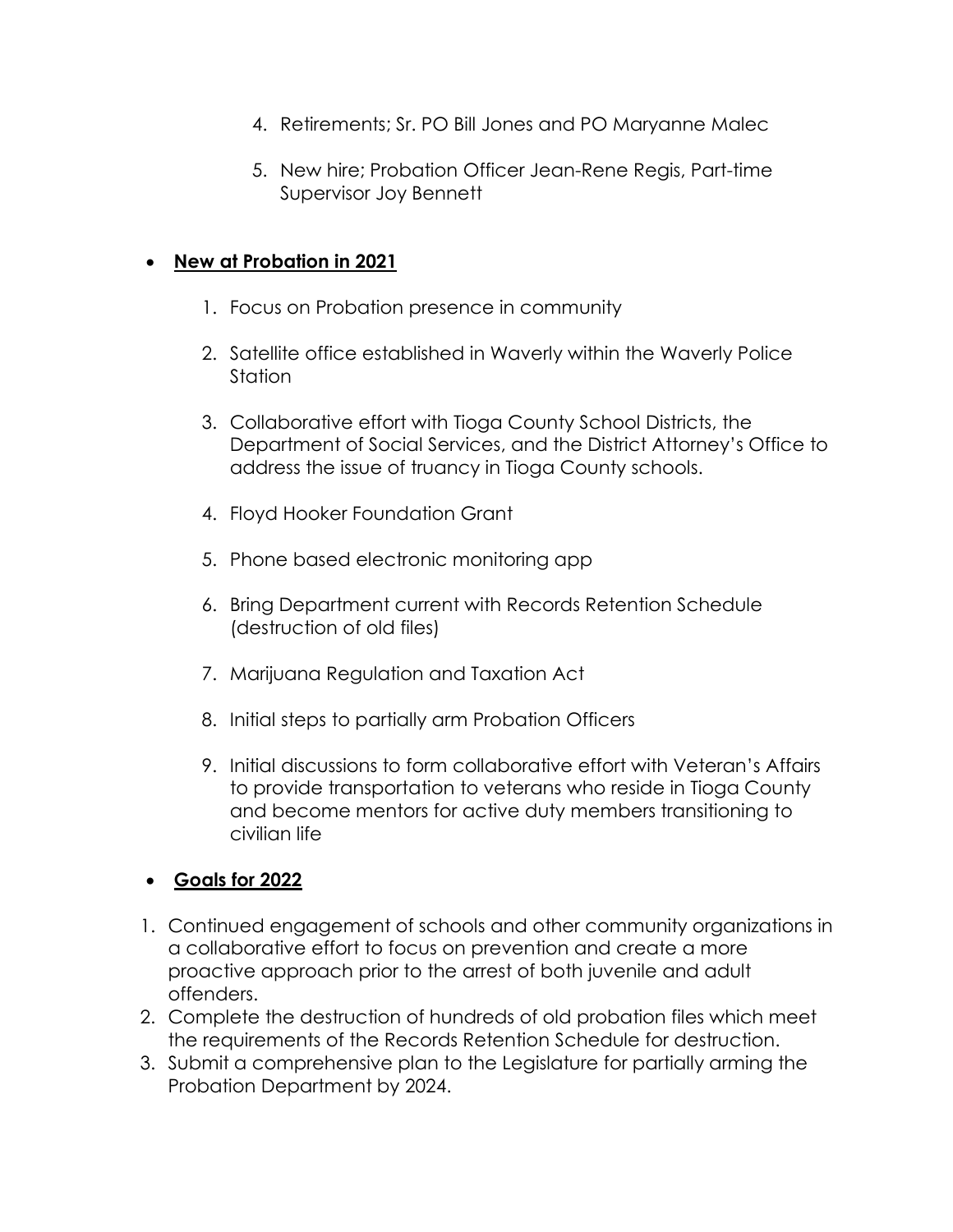- 4. Cross Train all Probation Staff regarding the increasing specialization of Probation Caseloads. Given continually increasing requirements regarding certain criminal offenses, all Probation Staff will receive the necessary training to meet said requirements on any given case. In addition, all Probation Officers will complete the state mandated yearly requirement of twenty-one hours of training during 2022.
- 5. Develop an interagency preventive module to present to schools as an alternative to suspension in an effort to prevent adolescents from entering the Juvenile Justice System.
- 6. Collaborate with Veteran's Affairs to provide transportation to veterans who reside in Tioga County. All Probation Officers will also receive training to become mentors for military members transitioning from military to civilian life.
- 7. Secure reliable arrangements with detention facilities to temporarily house Juvenile Delinquents when necessary
- 8. Fully staff the Probation Department by onboarding three newly hired Probation Officers

## **Anecdotal Information**

Probation established a satellite office housed in the Waverly Police Department to provide easier access to residents of western Tioga County.

Probation worked with Tioga County schools, the Department of Social Services, and District Attorney's Office to establish protocols to address the issue of truancy in Tioga County schools.

The April 2, 2021, of the signing into law of the Marijuana Regulation and Taxation Act challenged many long standing beliefs people had regarding marijuana use. The law legalized the recreational sale and use of marijuana in New York.

Probation applied for and was awarded a mini-grant from the Floyd Hooker Foundation to provide wrap around funds to address financial needs identified in the lives of juveniles who become involved with Probation. The funding is used to provide opportunities for the youth which otherwise would not be availed to them.

To improve officer safety, Probation has initiated the process of completing a comprehensive proposal for presentation to the Public Safety Committee to partially arm the Probation Department.